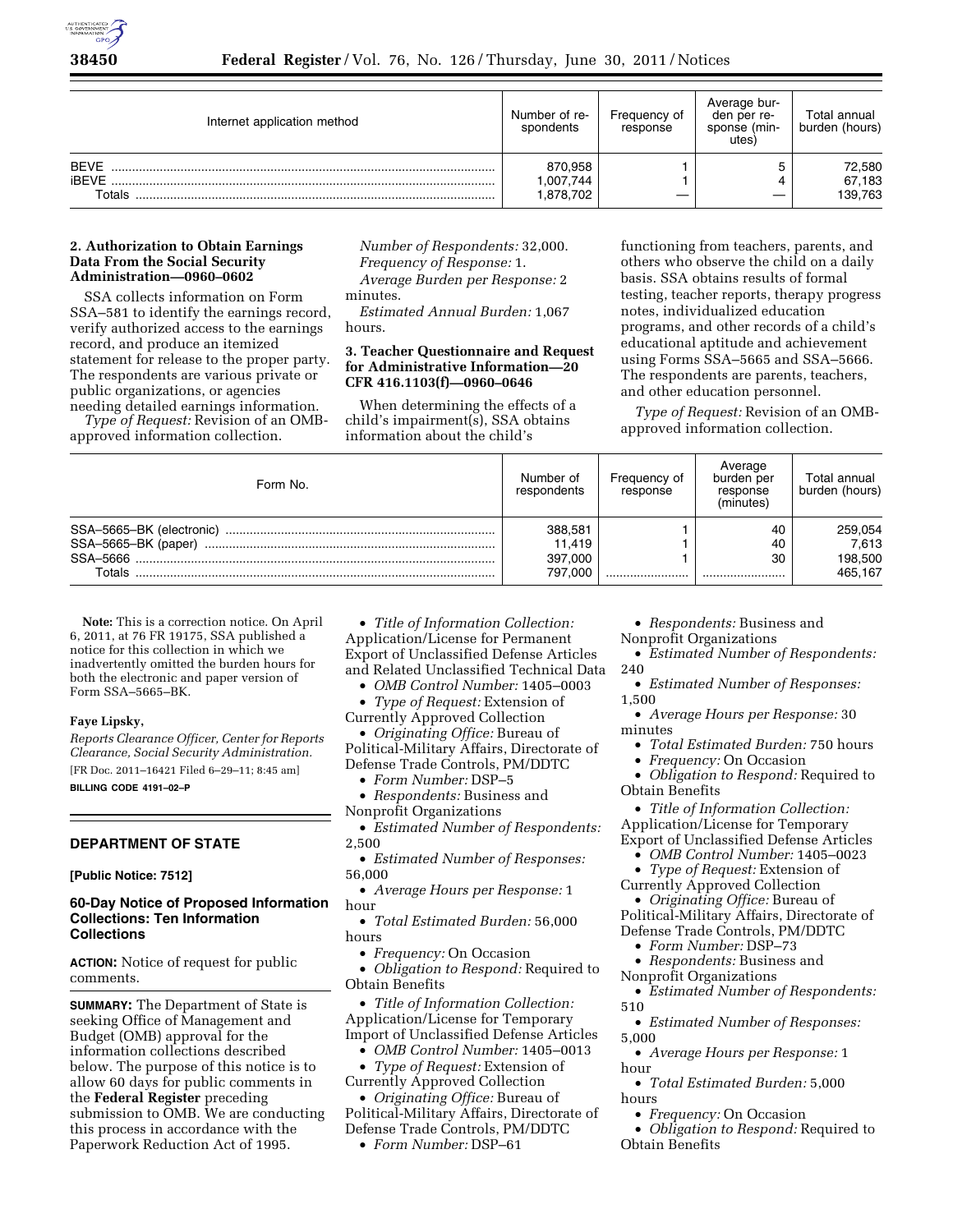- *Title of Information Collection:*  Non-Transfer and Use Certificate
	- *OMB Control Number:* 1405–0021

• *Type of Request:* Extension of Currently Approved Collection

• *Originating Office:* Bureau of Political-Military Affairs, Directorate of Defense Trade Controls, PM/DDTC

• *Form Number:* DSP–83

• *Respondents:* Business and

Nonprofit Organizations

• *Estimated Number of Respondents: 2,6*00

• *Estimated Number of Responses:*  9,400

• *Average Hours per Response:* 1 hour

• *Total Estimated Burden:* 9,400 hours

• *Frequency:* On Occasion

• *Obligation to Respond:* Required to Obtain Benefits

• *Title of Information Collection:*  Application/License for Permanent/ Temporary Export or Temporary Import of Classified Defense Articles and Classified Technical Data

• *OMB Control Number:* 1405–0022

• *Type of Request:* Extension of Currently Approved Collection

• *Originating Office:* Bureau of Political-Military Affairs, Directorate of Defense Trade Controls, PM/DDTC

• *Form Number:* DSP–85

• *Respondents:* Business and

Nonprofit Organizations • *Estimated Number of Respondents:* 

35 • *Estimated Number of Responses:*  300

• *Average Hours per Response:* 30 minutes

• *Total Estimated Burden:* 150 hours

• *Frequency:* On Occasion

• *Obligation to Respond:* Required to Obtain Benefits

• *Title of Information Collection:*  Authority to Export Defense Articles and Services Sold under the Foreign Military Sales (FMS) Program

• *OMB Control Number:* 1405–0051

• *Type of Request:* Extension of Currently Approved Collection

• *Originating Office:* Bureau of Political-Military Affairs, Directorate of Defense Trade Controls, PM/DDTC

• *Form Number:* DSP–94

• *Respondents:* Business and

Nonprofit Organizations • *Estimated Number of Respondents:* 

250 • *Estimated Number of Responses:* 

2,500

• *Average Hours per Response:* 30 minutes

• *Total Estimated Burden:* 1,250 hours

• *Frequency:* On Occasion

• *Obligation to Respond:* Required to Obtain Benefits

• *Title of Information Collection:*  Application for Amendment to License for Export or Import of Classified or Unclassified Defense Articles and Related Technical Data

• *OMB Control Number:* 1405–0092

- *Type of Request:* Extension of
- Currently Approved Collection

• *Originating Office:* Bureau of Political-Military Affairs, Directorate of Defense Trade Controls, PM/DDTC

• *Form Numbers:* DSP–6, DSP–62, DSP–74, DSP–84, DSP–119

• *Respondents:* Business and

Nonprofit Organizations • *Estimated Number of Respondents:* 

700

• *Estimated Number of Responses:*  7,500

• *Average Hours per Response:* 30 minutes

• *Total Estimated Burden:* 3,750 hours

• *Frequency:* On Occasion

• *Obligation to Respond:* Required to Obtain Benefits

• *Title of Information Collection:*  Request for Approval of Manufacturing License Agreements, Technical Assistance Agreements, and Other Agreements

• *OMB Control Number:* 1405–0093

• *Type of Request:* Extension of

Currently Approved Collection • *Originating Office:* Bureau of

Political-Military Affairs, Directorate of Defense Trade Controls, PM/DDTC

• *Form Number:* None

• *Respondents:* Business and Nonprofit Organizations

• *Estimated Number of Respondents:*  650

• *Estimated Number of Responses:*  8,200

• *Average Hours per Response:* 2 hours

• *Total Estimated Burden:* 16,400 hours

• *Frequency:* On Occasion

• *Obligation to Respond:* Required to Obtain Benefits

• *Title of Information Collection:*  Statement of Political Contributions, Fees, or Commissions in Connection with the Sale of Defense Articles or Services

• *OMB Control Number:* 1405–0025

• *Type of Request:* Extension of Currently Approved Collection • *Originating Office:* Bureau of Political-Military Affairs, Directorate of

Defense Trade Controls, PM/DDTC • *Form Number:* None

• *Respondents:* Business and Nonprofit Organizations

• *Estimated Number of Respondents:*  800

• *Estimated Number of Responses:*  2,000

• *Average Hours per Response:* 1 hour

• *Total Estimated Burden:* 2,000 hours

- *Frequency:* On Occasion
- *Obligation to Respond:* Mandatory
- *Title of Information Collection:*

Maintenance of Records by Registrant • *OMB Control Number:* 1405–0111

• *Type of Request:* Extension of Currently Approved Collection

• *Originating Office:* Bureau of

Political-Military Affairs, Directorate of Defense Trade Controls, PM/DDTC

• *Form Number:* None

- *Respondents:* Business and Nonprofit Organizations
- *Estimated Number of Respondents:*  9,600

• *Estimated Number of Responses:*  9,600

• *Average Hours per Response:* 20 hours

• *Total Estimated Burden:* 192,000 hours

• *Frequency:* On Occasion

• *Obligation to Respond:* Mandatory **DATES:** The Department will accept comments from the public up to 60 days from June 30, 2011.

**ADDRESSES:** Comments and questions should be directed to Nicholas Memos, Office of Defense Trade Controls Policy, Department of State, who may be reached via the following methods:

• *E-mail: [memosni@state.gov.](mailto:memosni@state.gov)* 

• *Fax:* (202) 261–8199.

You must include the information collection title in the subject line of your submission.

**FOR FURTHER INFORMATION CONTACT:**  Direct requests for additional information regarding the collections listed in this notice, including requests for copies of the information collection and supporting documents, to Nicholas. Memos, PM/DDTC, SA–1, 12th Floor, Directorate of Defense Trade Controls, Bureau of Political-Military Affairs, U.S. Department of State, Washington, DC 20522–0112, who may be reached via phone at (202) 663–2804, or via e-mail at *[memosni@state.gov.](mailto:memosni@state.gov)* 

#### **SUPPLEMENTARY INFORMATION:**

We are soliciting public comments to permit the Department to:

• Evaluate whether the proposed collection of information is necessary for the proper performance of our functions.

• Evaluate the accuracy of our estimate of the burden of the proposed collection, including the validity of the methodology and assumptions used.

• Enhance the quality, utility, and clarity of the information to be collected.